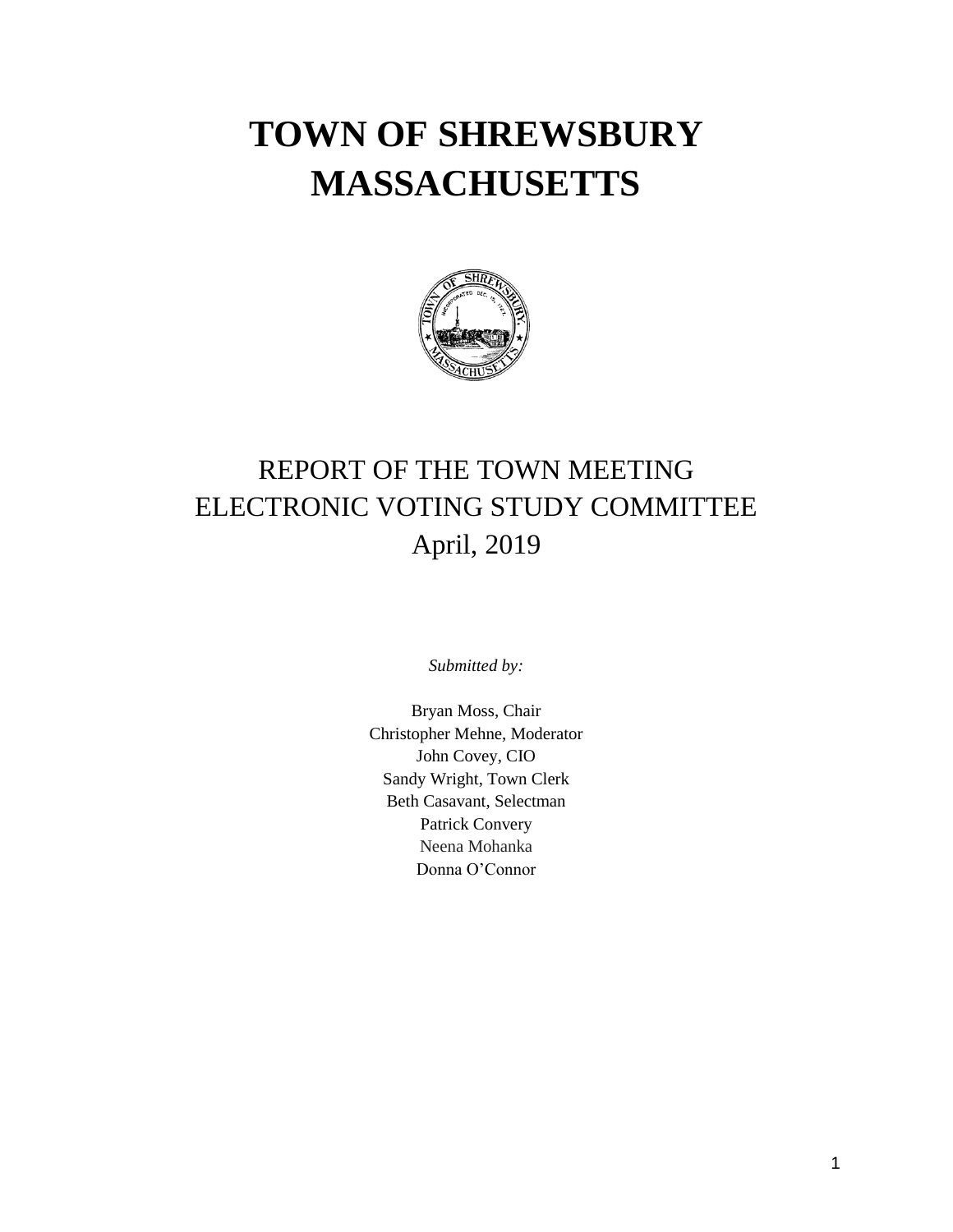## **Table of Contents**

| <b>Table of Contents</b>                              | Error! Bookmark not defined. |
|-------------------------------------------------------|------------------------------|
| <b>BACKGROUND</b>                                     | Error! Bookmark not defined. |
| <b>EXECUTIVE SUMMARY</b>                              | Error! Bookmark not defined. |
| <b>SUMMARY OF COMMITTEE WORK</b>                      | Error! Bookmark not defined. |
| <b>CONSIDERATIONS</b>                                 | Error! Bookmark not defined. |
| Accountability to Voters (primary benefit)            | Error! Bookmark not defined. |
| Reduction in Voting Time (not a factor)               |                              |
| Accuracy (not a factor)                               | $\overline{4}$               |
| Protection Against Unauthorized Voting (not a factor) | $\boldsymbol{4}$             |
| Cost (primary concern)                                | 5                            |
| Acceptance (not a factor)                             | 5                            |
| Impact to Town Staff (a factor to consider)           | 5                            |
| Disability Compliance (a factor to consider)          | 5                            |
| Dependence on outside vendor (a factor to consider)   | 6                            |
| <b>RECOMMENDATIONS</b>                                | 6                            |
| <b>CONCLUSION</b>                                     | 6                            |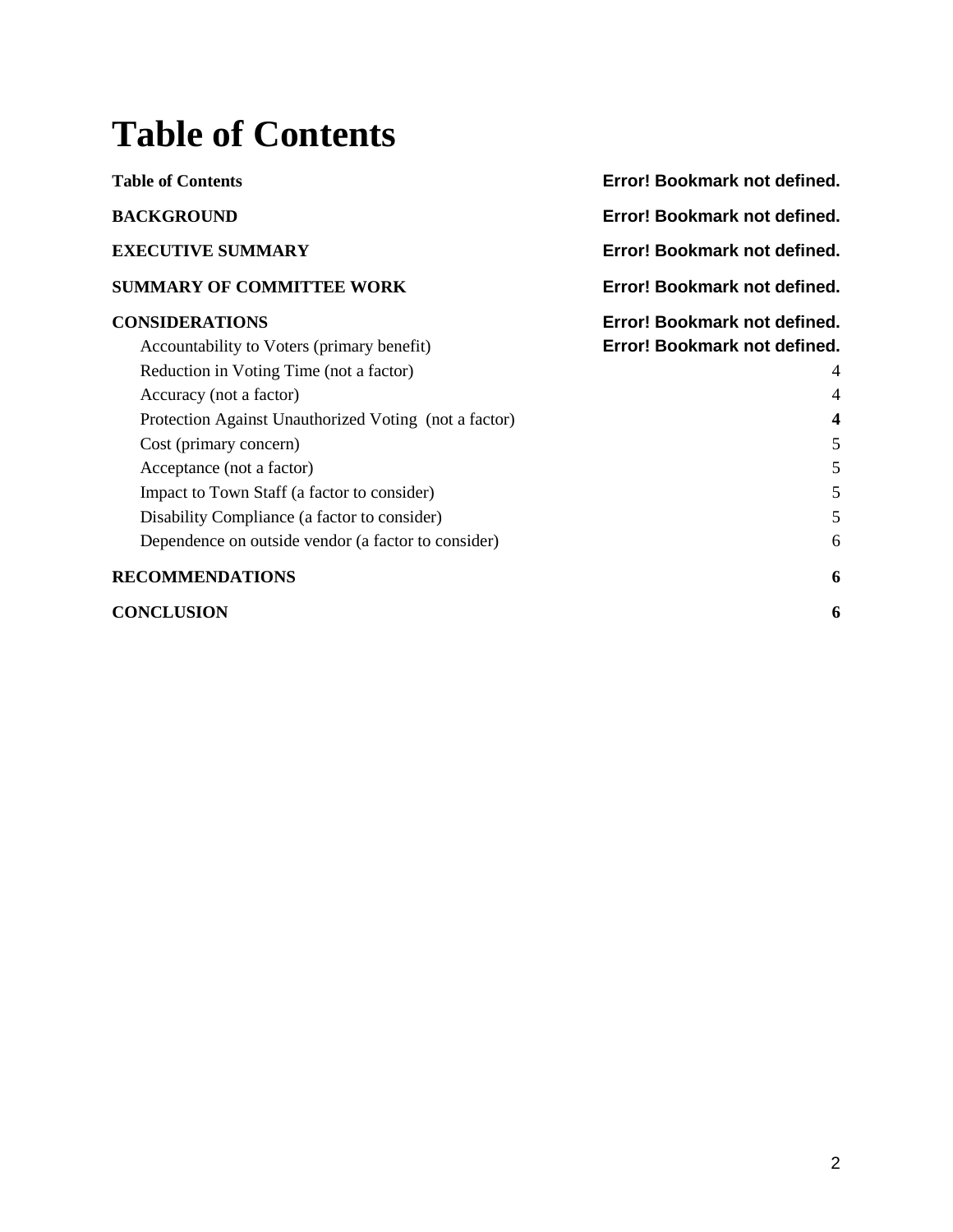#### **BACKGROUND**

As approved by Town Meeting on May 21, 2018 (Article 15), the Electronic Voting Study Committee (EVSC) has been tasked with studying the viability, cost, and applicability of using electronic voting for Town Meetings.

#### **EXECUTIVE SUMMARY**

The committee was tasked with making a full review of the electronic voting process. In doing so, the committee reviewed how other communities used this technology, solicited information from vendors and online sources, and conducted several in-depth presentations on the specific capabilities of three of the top vendors currently being used in the Commonwealth: Voatz, Options Technologies (OTI), and Padgett Communications (PCI).

Each system was reviewed using several criteria; viability, capability, ease of use, functionality, and cost. Although not choosing a technology per se, the committee still wanted to make a comparative analysis of the value of each system. Each of the presentations highlighted potential benefits to the voting process. In the final assessment, the committee concluded that the benefits of such a system do not justify the cost at this time. The technology continues to evolve and the committee recommends revisiting the implementation of electronic voting at a future date.

#### **SUMMARY OF COMMITTEE WORK**

- convened 8 times from October 25, 2018 through April 4, 2019
- studied Electronic Voting Study Committee reports and supporting materials of other Massachusetts Town Meetings
- consulted three electronic voting vendors to obtain functionality, security, and pricing information (PCI, Voatz, OTI)
- visited Acton Town Meeting to observe electronic voting
- explored benefits and costs for various methods of using electronic voting in Shrewsbury's Town Meeting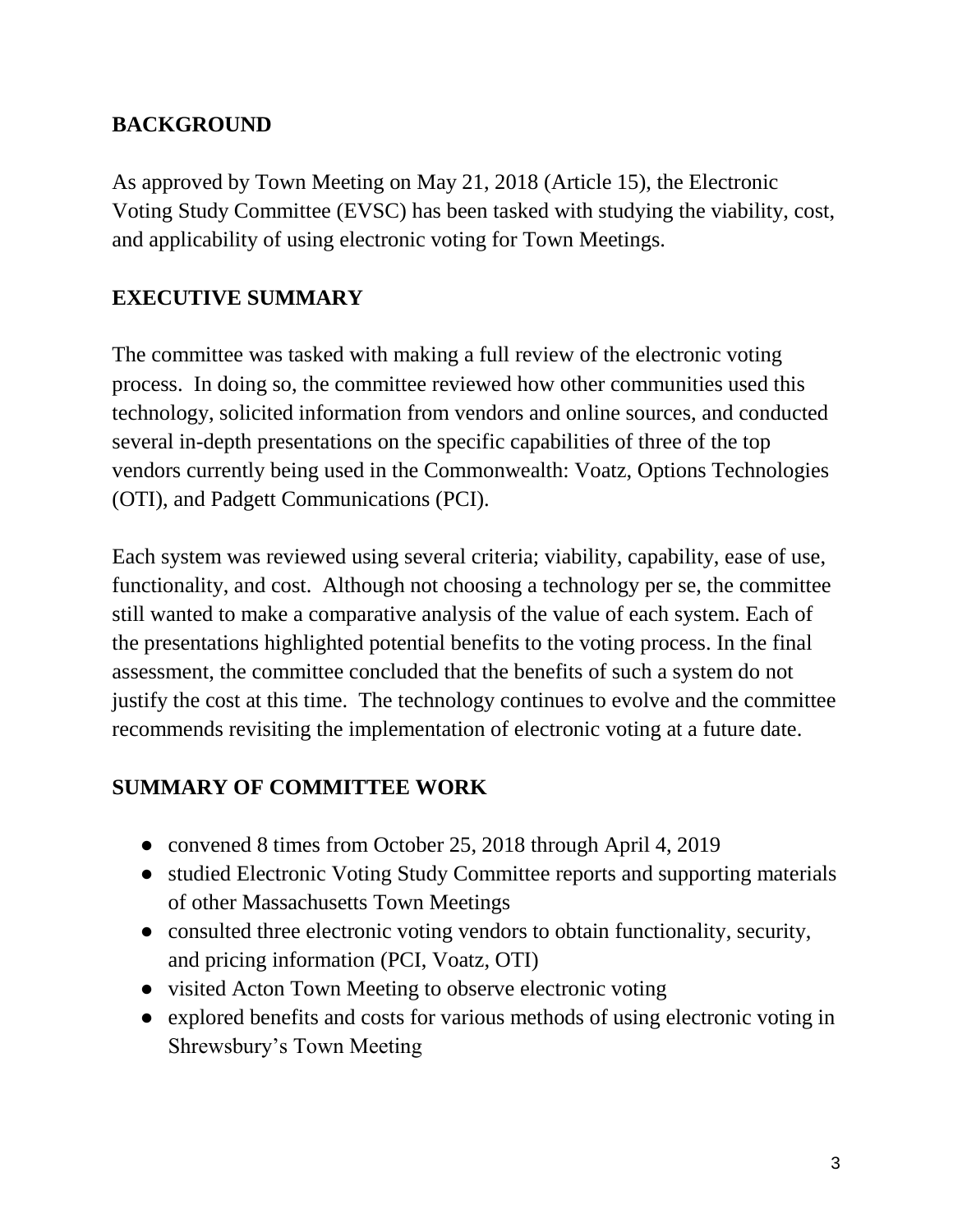#### **CONSIDERATIONS**

#### Accountability to Voters (primary benefit)

Of the benefits offered by electronic voting, one of the most significant is voter accountability. Our committee concluded that making recorded votes available to Town Meeting members and all citizens is a benefit.

An electronic voting system has the ability to show immediate voting results, rollcall information, and attendance at the meeting from a central screen. These results can then be published on the Town Website for reference.

#### Reduction in Voting Time (not a factor)

The committee considered the ability of electronic voting to reduce the time required at town meeting. Given that Shrewsbury is a representative Town Meeting, and the majority of votes taken are voice votes, the committee concluded that electronic voting would not provide any material time savings.

#### Accuracy (not a factor)

The committee concluded that electronic voting could provide greater accuracy, but not significantly more accuracy than our current process. Standing votes are used effectively at Town Meetings when the accuracy of a voice vote is questioned.

#### Protection Against Unauthorized Voting (not a factor)

Electronic voting systems employ uniquely identified handsets to enter votes and other protections to prevent unauthorized use. The committee concluded that electronic voting would not affect unauthorized voting either way.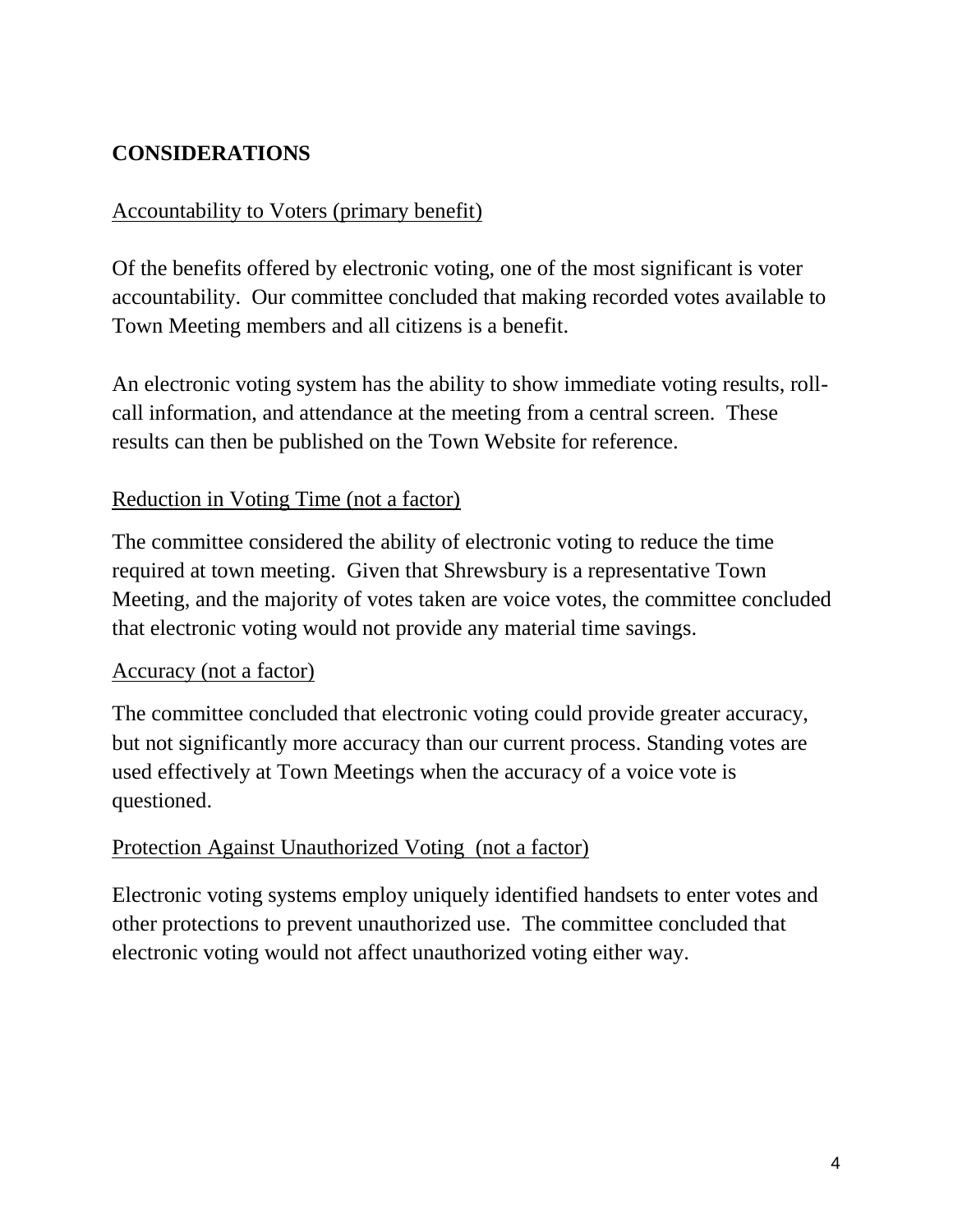#### Cost (primary concern)

Every department has a reliance on technology to be more efficient and to keep the overall cost of government operations down. Whenever a department is considering a technological solution, the benefits of that system must be weighed against its cost. One potential model of electronic voting would carry an estimated \$20,000/year price tag (more if we have more meetings that year).

The committee concluded that at this time, the benefits of an electronic voting system do not outweigh the cost, particularly in light of other technology requests in the upcoming budget for town departments, public safety and the school system. Current budget constraints can not support justifying an electronic voting system this year.

#### Acceptance (not a factor)

The committee acknowledged that there may be different levels of comfort with technology among Town Meeting Members, but concluded that overall acceptance would not be a factor.

#### Impact to Town Staff (a factor to consider)

The committee was concerned that electronic voting may negatively impact department operations. The committee determined that a leasing model could address this concern, as support and maintenance is often covered in this model. Impact to town staff and resources must be considered in any final determination.

#### ADA Compliance (a factor to consider)

The committee wanted to ensure that any electronic voting system considered must be in ADA (Americans with Disabilities Act) compliance. During the evaluation process the committee found no immediate concerns, but ADA compliance must be a factor in any future consideration.